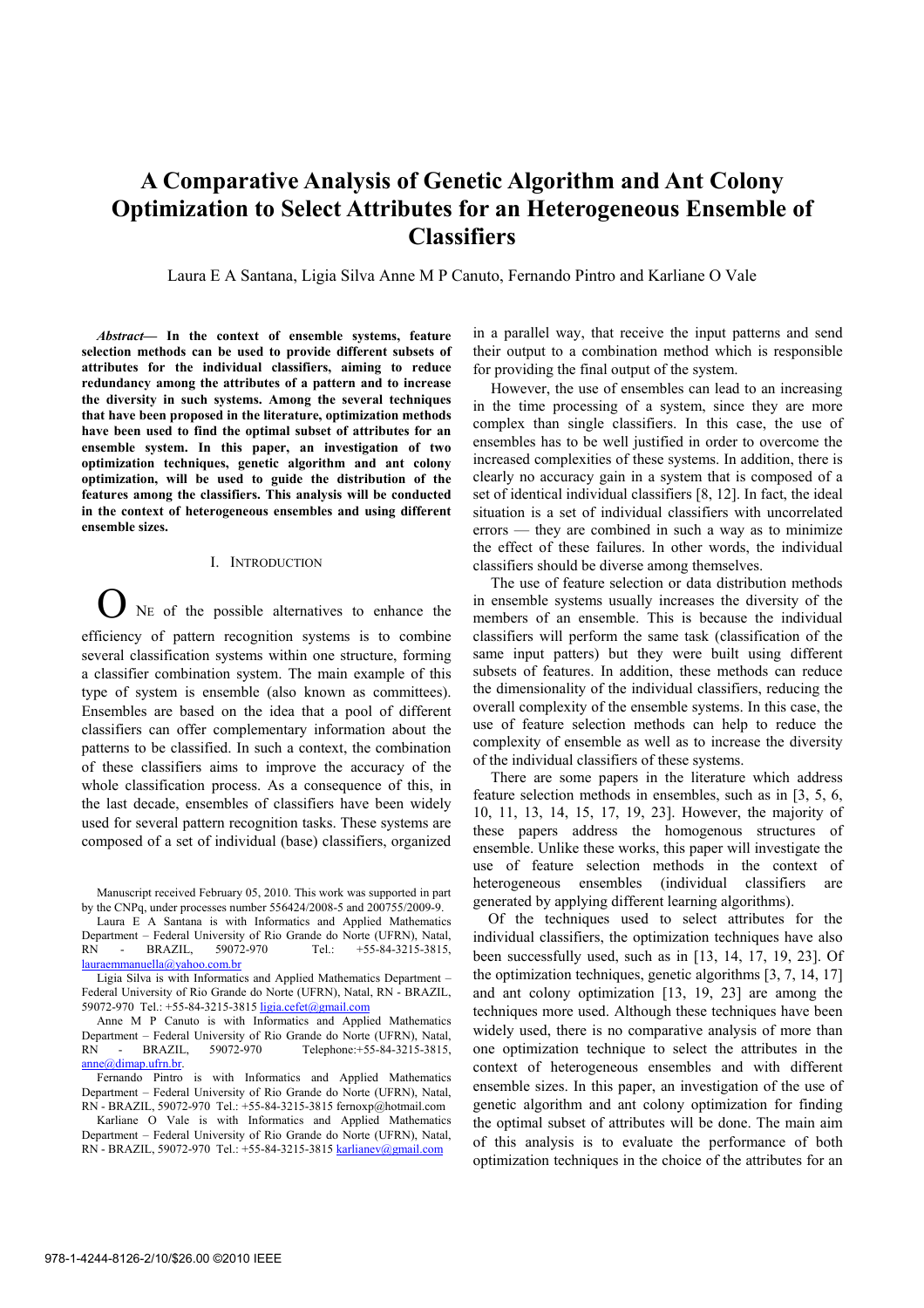ensemble system. In order to do this analysis, heterogeneous structures will be used in ensembles composed of 3, 6 and 12 individual classifiers. These systems will use five different combination methods.

This paper is divided into seven sections and it is organized as follows. Section 2 describes the research works related to the subject of this paper. In Section 3, a brief description of ensemble systems is presented, focusing on the use of feature selection methods in ensemble systems. Section 4 presents a brief description of genetic algorithm and ant colony optimization, while the description and results provided by the empirical analysis are shown in Sections 5 and 6. Finally, Section 7 presents the final remarks of this paper.

# II. RELATED WORKS

Feature selection methods try to reduce the dimensionality of the attributes of a dataset, spotting the best ones. The attribute subset selection can be defined as the process that chooses the best attributes subset according to a certain criterion, excluding the irrelevant or redundant attributes. In using feature selection methods, it is aimed to improve the quality of the obtained results. In the context of ensembles, for instance, feature selection methods provide different subsets of attributes for the individual classifiers, aiming to reduce redundancy among the attributes of a pattern and to increase the diversity in such systems. In this paper, feature selection methods will be used in ensemble systems. Hence, hereafter, the term feature selection will be used in the context of ensembles.

Recently, several authors have investigated the use of feature selection methods in ensembles, such as in [3, 5, 6, 10, 11, 13, 14, 15, 17, 19, 23]. These methods can be broadly divided into two main approaches, which are:

- Filter: In this approach, as it can be found in [16, 18]. there is no need for a classification method to be used during the feature selection process. In other words, the feature selection process is independent from the classification method. In [18], for instance, the authors used different criteria to rank the attributes and to distribute them among the classifiers of different structures of ensembles;
- Wrapper: In this approach, as it can be found in  $[3, 6, 1]$ 15], the feature selection process is dependent from the classification method. The feature subset is chosen based on the classification method used. Two different classification methods lead to different feature subset chosen.

In traditional feature selection, the wrapper approach involves the computational overhead of evaluating candidate feature subsets by executing a given learning algorithm on the dataset using each feature subset under consideration. The filter approach is generally computationally more efficient than the wrapper approach. However, the major drawback of the filter approach is that an optimal selection

of features may not be independent of the inductive and representational biases of the learning algorithm that is used to construct the classifier.

In the context of ensembles, the major drawback of the wrapper approach is emphasized, since the fitness function usually has to take into consideration the accuracy of the whole ensemble system, increasing even further the complexity of this function. In some works, as in [17], the fitness function is based on the accuracy of individual classifiers and only after the choice of a reduced set of attributes is done, these attributes are distributed over the individual classifiers. However, these works do not consider the accuracy of an ensemble and, most of the time, the used fitness functions do not reflect the real situation of the ensemble systems. Alternatively, the work in [25] has used both filter and wrapper approaches, in which the filter approach was used in the first phase, while a genetic search is employed in the second phase. It does smooth out the problem, but it still has a reasonable complexity involving in its processing.

Additionally, as the ensemble system used a two-step decision making process (the individual classifier level and the combination method level), the dependency of the chosen subset with the classification methods can be smoothed out, since the classifier accuracy is not the only parameter to define the accuracy of the ensemble system. Furthermore, when using heterogeneous ensembles, different types of classification methods are used and a poor performance of one individual classifier (bad choice of the subset of attributes) can be overcome by a good performance of a different classifier. Because of this, the use of the filter approach to select different subsets of attributes for the individual classifiers in an ensemble has become an interesting (and efficient) choice.

Independently of the used approach, optimization techniques can also be used to automate the search for the optimum attribute subsets. Recently, several authors have investigated genetic algorithms (GA) to design ensemble of classifiers [4, 7, 15, 16]. In [7], for instance, authors suggest two simple ways to use genetic algorithm to design an ensemble of classifiers. They present two versions of their algorithm. The former uses just disjoint feature subsets while the latter considers (possibly) overlapping feature subsets. The fitness function employed is the accuracy of the ensemble.

On the other hand, works using ant colony optimization (ACO) for selecting attributes to an ensemble system can be found in [13, 19, 23]. In [13], the authors used a ACO to select attributes for an ensemble system. In this work, a priori information about the attributes and the size of the attribute set were used as heuristic information during the ACO processing. The authors applied their system in face recognition and they showed that the use of ACO was more positive than those based on genetic algorithms.

Thus, unlike most of the previous works reviewed, this paper uses feature selection methods in the context of heterogeneous ensembles. In addition, it analyzes comparatively the performance of two optimization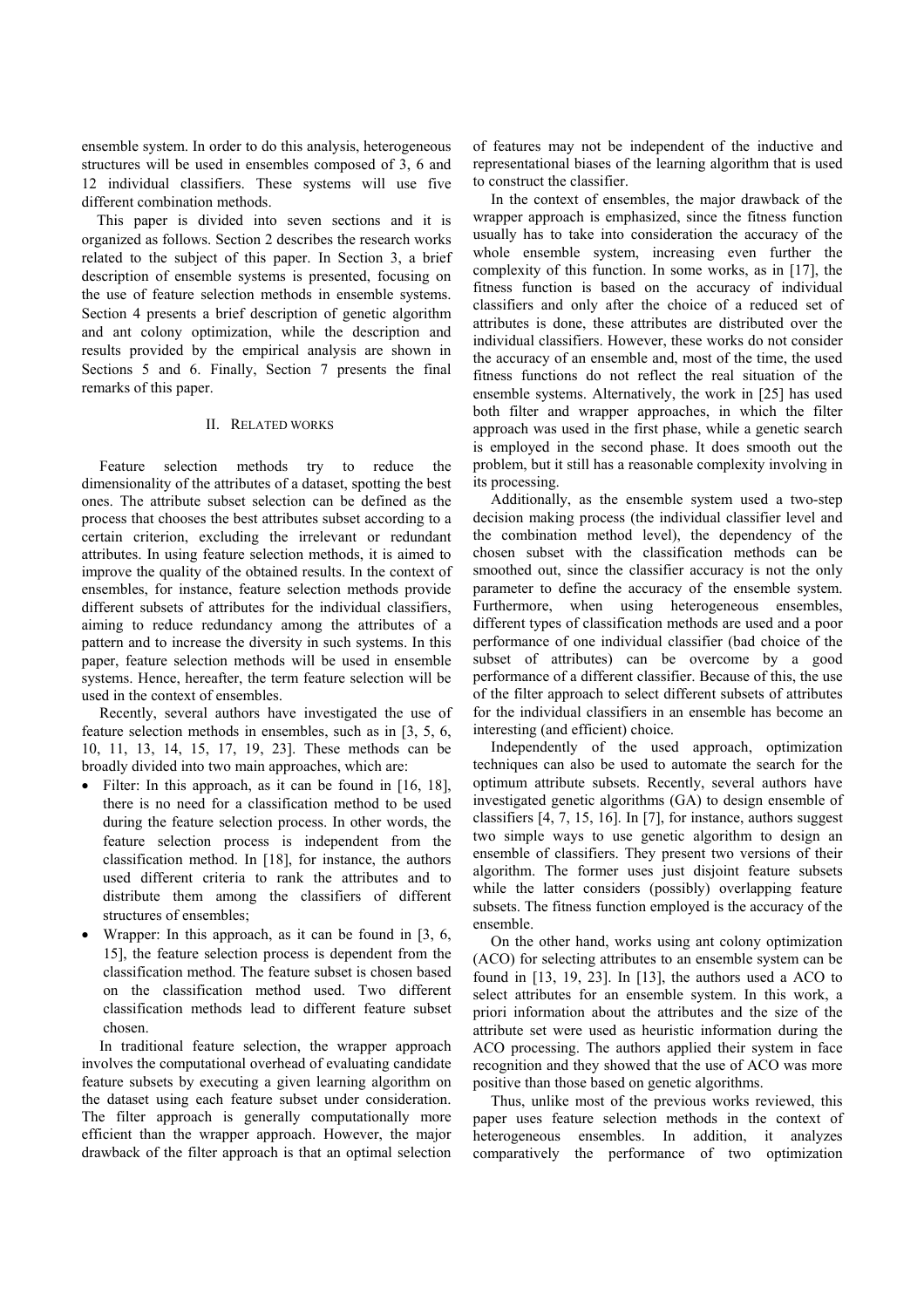techniques in order to select the optimum subset of attributes. However, this analysis is conducted in heterogeneous structures and applied in ensembles of different sizes.

# III. ENSEMBLE SYSTEMS

As previously mentioned, the goal of using ensembles is to improve the performance of a pattern recognition system in terms of better generalization and/or in terms of increased efficiency and clearer design [12]. There are two main issues in the design of an ensemble: the ensemble components and the combination methods that will be used. In relation to the first issue, the members of an ensemble are chosen and implemented. The correct choice of the set of individual classifiers is fundamental to the overall performance of an ensemble. The ideal situation would be a set of individual classifiers with uncorrelated errors - they would be combined in such a way as to minimize the effect of these failures. In other words, the individual classifiers should be diverse among themselves. According to its structure, an ensemble can be divided in two main approaches: heterogeneous and homogeneous. The first approach combines different types of classification algorithms as individual classifiers. On the other hand, the second approach combines classification algorithms of the same type.

Once a set of classifiers has been created and selected, the next step is to choose an effective way of combining their outputs. The choice of the best combination method for an ensemble implies in the performance of exhaustive testing. Indeed, the choice of the combination method of an ensemble is very important and difficult to achieve. There are a great number of combination methods reported in the literature [12]. According to their functioning, there are three main strategies of combination methods: fusion-based, selection-based, and hybrid methods.

- Fusion based Methods: In this class, it is assumed that all classifiers are equally experienced in the whole feature space and the decisions of all of classifiers are taken into account for any input pattern. There are a vast number of fusion-based methods reported in the literature. Examples of this class are: sum, majority voting, naïve bayesian, neural networks, fuzzy neural networks, fuzzy connectives among others;
- Selection-based Methods: In this class, only one classifier is needed to correctly classify the input pattern in selection-based methods. In order to do so, it is important to define a process to choose a member of the ensemble to make the decision, which is usually based on the input pattern to be classified. The choice is typically based on the certainty of the current decision. Preference is given to more accurate classifiers. One of the main methods in classifier selection is dynamic classifier selection (DCS), proposed in [24];
- Hybrid Methods: They are the ones in which selection and fusion techniques are used in order to provide the

most suitable output to classify the input pattern. Usually, there is a criterion process to decide whether to use the selection or combination method. The main idea is to use selection only and if only the best classifier is really good to classify the testing pattern. Otherwise, a combination method is used. Two main examples of hybrid methods are: dynamic classifier selection based on multiple classifier behavior (Dcs-MCS) and dynamic classifier selection using also decision templates (Dcs-DT) [12].

In this paper, five different combination methods will be used, in which one of them is a hybrid-based method (Dcs-MCB) and the remaining four methods are fusion-based ones (2 non-trainable –sum and voting – and 2 trainable – naïve bayesian and a MLP neural networks).

# *A. Diversity in Ensembles*

As already mentioned, there is no gain in ensembles that are composed of a set of identical classifiers. The ideal situation, in terms of combining classifiers, would be a set of classifiers that present uncorrelated errors. In other words, the ensemble must show diversity among the members in order to improve the performance of the individual classifiers. Diversity in ensemble systems can be reached when the individual classifiers are built under different circumstances, such as in the following ways:

- Different parameter settings of the classifiers: In this approach, diversity can be reached through the use of different initial parameters setting of the classification methods. In a neural network, for instance, this would mean varying the weights and topology of a neural network model.
- Different classifier training datasets: In this approach, diversity can be reached through the use of learning strategies such as Bagging and Boosting or the use of feature distribution methods.
- Different classifier types: In this approach, diversity can be reached through the use of different types of classifiers. For instance, usually an ensemble which is composed of neural network and decision tree is more diverse than ensembles composed of only neural networks or decision trees.

In this paper, variations of the diversity are captured when using different types of classifiers and different training datasets (feature selection methods).

# IV. OPTIMIZATION TECHNIQUES

Optimization can be defined as the search for the optimal solution for a given problem. The idea is to find the optimal values to solve a problem and the techniques used in this search are called optimization techniques. Several techniques have been proposed to solve these problems. Intuitively, it is possible to state that these techniques try to optimizing the value of some objective function, subject to any resource and/or other constraints such as legal, input, environmental, and behavioral restrictions.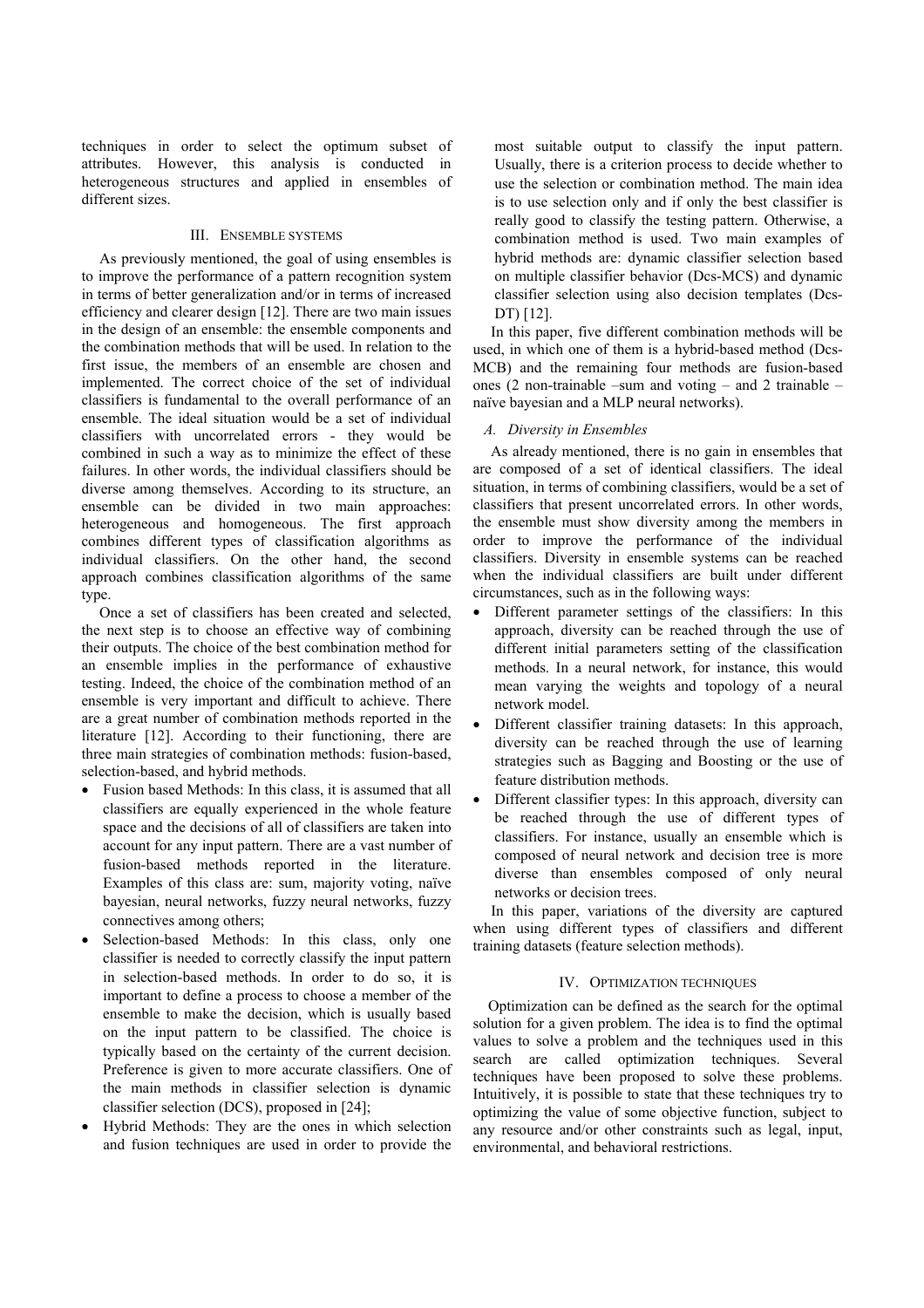However, there are some problems that cannot be tackled by classical methods, since it either needs a high computing demanding or it is unfeasible to solve. In this case, this drawback generates demand for other types of algorithms, such as heuristic optimization approaches. In the next two subsections, two heuristic optimization techniques (genetic algorithm and ant colony optimization) will be briefly described.

# *A. Genetic Algorithm*

Algorithms (GAs) were first developed by Holland in 1960 [9]. They are considered as stochastic global optimization methods inspired by biological mechanisms such as evolution and hereditary. Lately, they have been widely used in different tasks, such as numerical optimization [28], optimization of neural networks [10], in multiagent systems [16], among others.

When using genetic algorithms, the search space is used to build the chromosomes, in which each possible solution for a problem is coded as a chromosome (individual). The set of these individuals is called population. The initial population (population of the first interaction) of a genetic algorithm can be chosen in several ways, being the most common way the random choice.

Once an initial population is created, the individuals of this population are assessed trough a fitness function, which informs the goodness of a chromosome in the solution of the optimization task. In other words, it indicates how close a chromosome is from the optimal solution. In addition, fitness is the function to be optimized (minimization or maximization) in a genetic algorithm. Based on this fitness function, chromosomes are selected and some genetic operators (mutation, crossover and so on) are applied in the selected chromosomes, forming new ones. The idea is that these chromosomes evolve, always creating better individuals until it reaches the global optimum [9,10].

## *B. Ant-Colony Optimization*

In the early 1990s, ant colony optimization (ACO) was introduced by M. Dorigo as a novel nature-inspired metaheuristic for the solution of hard combinatorial optimization (CO) problems [22]. ACO belongs to the class of metaheuristics, which are approximate algorithms used to obtain good enough solutions to hard CO problems in a reasonable amount of computation time.

Some studies of the ethologists tried to understand how almost blind animals like ants could manage to establish shortest route paths from their colony to feeding sources and back. As a result of these studies, it was found that the ants used pheromone trails to communicate information among individuals regarding paths, and was used to decide where to go. A moving ant lays some pheromone (in varying quantities) on the ground, thus marking the path by a trail of this substance. While an isolated ant moves essentially at random, an ant encountering a previously laid trail can detect it and decide with high probability to follow it, thus reinforcing the trail with its own pheromone. The collective behaviour that emerges is a form of autocatalytic behaviour where the more the ants following a trail, the more attractive that trail becomes for being followed. The process is thus characterized by a positive feedback loop, where the probability with which an ant chooses a path increases with the number of ants that previously chose the same path.

Based on these studies, the ant-colony optimization (ACO) technique was proposed. ACO is a population-based metaheuristic which distributes the search activities over socalled "*ants*". In other words, the activities are divided among agents with very simple basic capabilities which, to some extent, mimic the behaviour of real ants in the search for food.

It is important to emphasize that ACO has not been created as a simulation of ant colonies, but to use the metaphor of artificial ant colonies and apply them as an optimization tool.

The idea of ACO is to model the problem as an environment, in which it is possible to create a set of artificial ants which move around this environment. In the beginning of the processing, as there is no information about the path to go from one point to the other, the choice of the ants about which way to is completely random. During the processing, the idea is that if at a given point an ant has to choose among different paths, those which were heavily chosen by preceding ants (that is, those with a high trail level) are chosen with higher probability. Furthermore high trail levels are synonymous with short paths.

In general perspective, the ACO approach attempts to solve an optimization problem by repeating the following two steps:

- The candidate solutions are constructed using a pheromone model, that is, a parametrized probability distribution over the solution space;
- The candidate solutions are used to modify the pheromone values in a way that is deemed to bias future sampling toward high quality solutions.

#### V. EXPERIMENTAL SETTING UP

In order to analyze the performance of the optimization techniques in the choice of the attributes for ensemble systems, an empirical analysis is performed in the context of heterogeneous ensembles. In this analysis, the performance of the ensemble systems without any feature selection (called Ensembles with no distribution, or simply, No Dist) will be compared with ensembles using attributes chosen by genetic algorithm (GA-based ensembles) and ant colony optimization (ACO-based ensembles). The idea is to evaluate the effect of using these heuristic optimization techniques in the choice of attributes for ensembles.

As already mentioned, three different ensemble sizes will be used in this investigation, using 3, 6 and 12 individual classifiers. For each system size, several different configurations will be used. In all these configurations, different base components (heterogeneous systems) will be used. Three types of individual classifiers are used to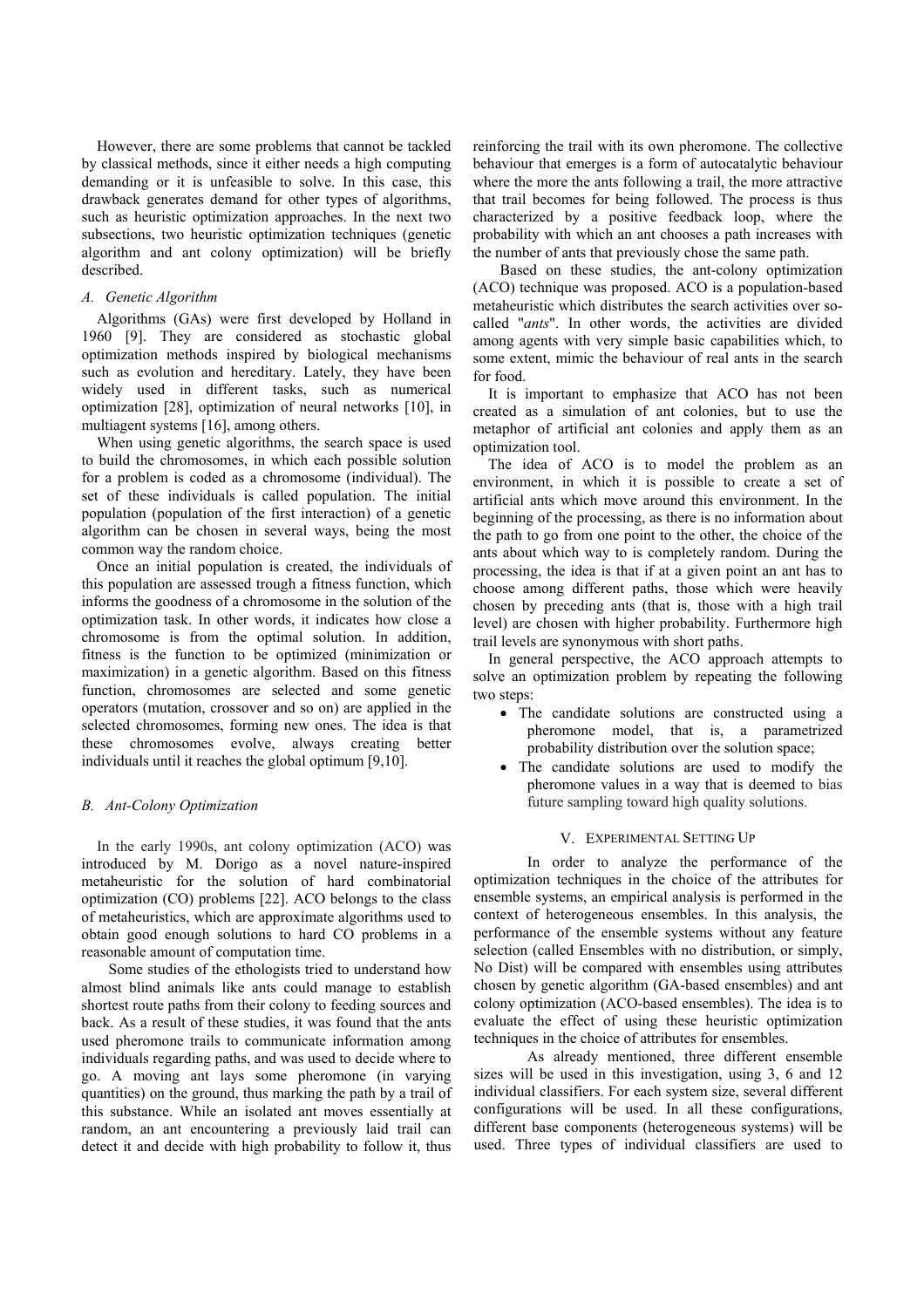compose the individual classifiers of the ensembles, k-NN (k Nearest Neighbor), DT (Decision Tree) and a neural network (MLP - Multilayer Perceptron). As there are several possibilities of combination of the individual classifiers, this paper presents the average of the accuracy delivered by all possibilities of the heterogeneous structures.

For both optimization techniques, the fitness of the possible solutions is analyzed in terms of a correlation measure. Pearson's Product Moment Correlation Coefficient (PMCC) is a non-parametric measure of correlation. In other words, it assesses how well an arbitrary monotonic function could describe the relationship between two variables, without making any assumptions about the frequency distribution of the variables [20]. This measure can be used, for instance, to define the correlation (dependency) of the features of an input pattern. This measure will be used in one parameter called intra-classifier correlation.

• Intra-classifier correlation (or simply intra correlation or intra): it is a criterion that defines the correlation within one classifier. In other words, it describes the correlation that might exist among the attributes of one classifier. The correlation of each classifier is calculated and it is then averaged to provide the intra-class correlation. The main aim of this criterion is to choose attributes for one classifier which are as uncorrelated as possible. It is envisaged to focus on the diversity of the classifiers separately;

In order to obtain a better estimation of the accuracy rates, a 10-fold cross validation method is applied to all ensembles (as well as individual classifiers). Thus, all accuracy results presented in paper refer to the mean over 10 different test sets. Furthermore, some of the combination methods are trainable methods. In this sense, the datasets are divided into 11 folds (subsets) of equal size (keeping the distributions of the classes in each fold). From these sets, 10 of them are used in the 10-fold cross validation procedure and the remaining one works as the validation set to train the combination methods. In addition, as the optimization techniques used are a non-deterministic, 10 runs of each technique were performed.

In order to compare the accuracy of the ensemble systems, a statistical test will be applied, which is called hypothesis test (t-test) [21]. It is a test which involves testing two learned hypotheses on identical test sets. In order to perform the test, a set of samples (ranking values) from both algorithms should be used. Based on the information provided, along with the number of samples, the significance of the difference between the two sets of samples, based on a degree of freedom  $(\alpha)$ , is defined. In this paper, the confidence level is 95% ( $\alpha$  = 0.05).

# *A. Datasets*

Two different datasets are used in this investigation, which are described as follows:

 Protein dataset: It is a protein dataset which represents a hierarchical classification, manually detailed, and represents known structures of proteins. They are organized according to their evolutionary and structural relationship. The main protein classes are all-α, all-β, α/β, α+β and small. A total of 126 attributes is used in this dataset. It is an unbalanced dataset, which has a total of 582 patterns, in which 111 patterns belong to class all-α, 177 patterns to class all-β, 203 patterns to α/β, 46 patterns to class α+β and 45 patterns to class small.

- Outdoor Images (or simply image) dataset. This dataset was taken from the UCI repository (segmentation dataset) [1]. The 2.310 instances were drawn randomly from a dataset of 7 outdoor images. The images were hand-segmented to create a classification for every instance, where each instance is a 3x3 region. Eighteen attributes were extracted from each region.
- *B. Genetic Algorithm*

In order to generate the initial population for the genetic algorithm, an initial pool with a pre-defined number of classifiers is used. In this paper, a population of 50 chromosomes is used. A binary chromosome is used to represent a possible solution for the problem. The size of the chromosome is L *X N,* where *L* represents the number of classifiers of the ensemble and *N* represents the number of attributes of the dataset. In this chromosome, the first N bits will represent the feature subset for classifier  $C_1$ , followed by the N bits for classifier  $C_2$ , and so on. Figure 1 represents a typical example of an individual (ensemble) that represents an ensemble composed of three classifiers  $(C_0, C_1)$ and  $C_2$ ) and the dataset has 10 attributes. In this example, the attributes 1, 2, 5, 7 are assigned to classifier  $C_0$ , attributes 1, 7 and 8 are assigned to classifier  $C_1$  and attributes 7 and 10 are assigned to classifier  $C_2$ .



genetic algorithm

The genetic algorithm applies crossover and mutation genetic operator. It also keeps the best individual to the next generation (elitism). Its ending condition is the maximum number of iterations, which were different for both datasets (500 for image and 2500 for protein dataset).

# *C. Ant-Colony Optimization*

The use of ant colony optimization to find the optimal subsets of features for the individual classifiers of an ensemble requires its representation as a graph, where the vertices (node) are the attributes of the dataset and the edges represent the trails to the next attributes. In other words, when there is a trail which links two attributes *i* and *j,* this means that attribute *j* was chosen right after the choice of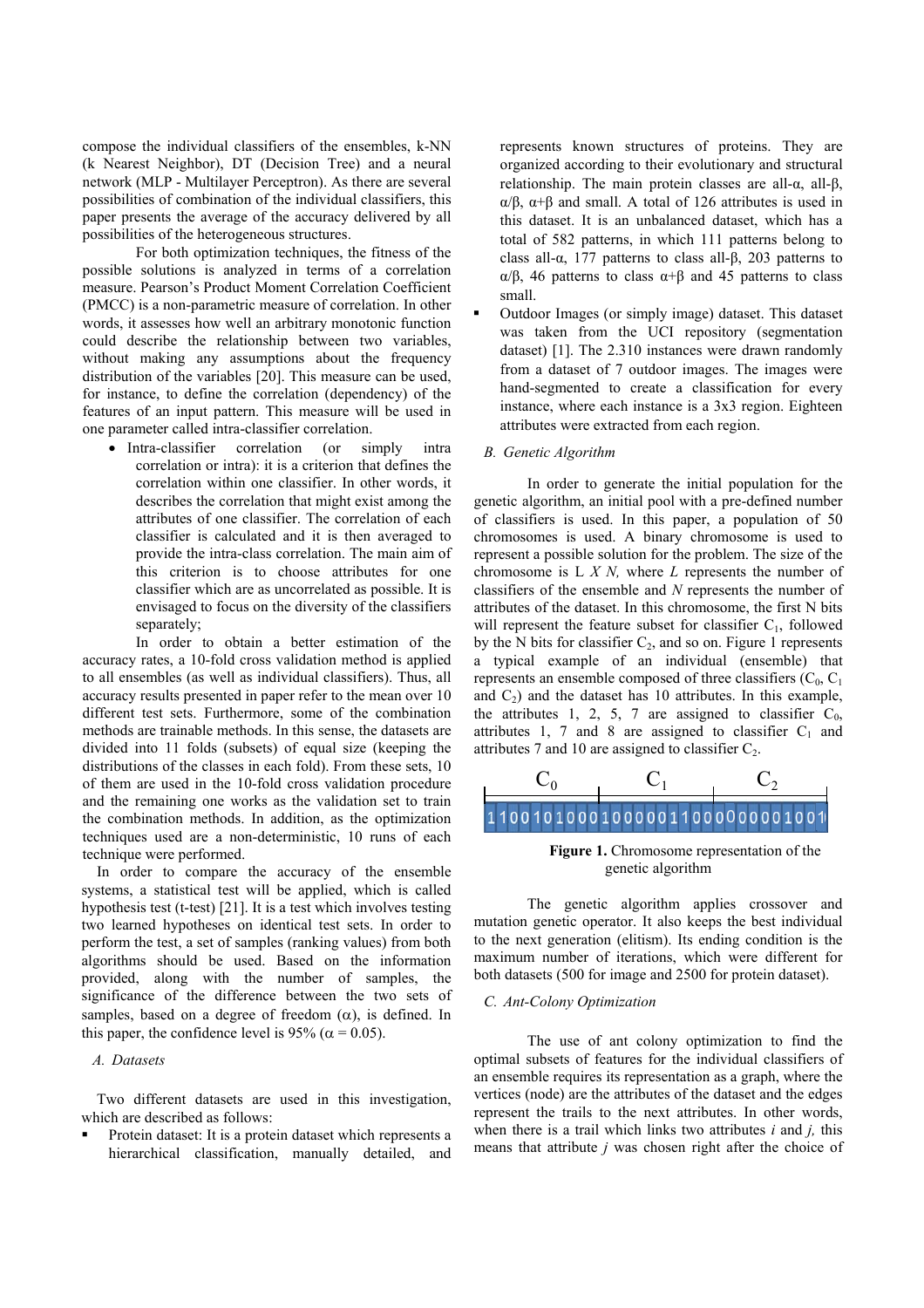attribute *i* in the solution of the problem. In this case, the search for the optimal subset of attributes can be represented by the trail of an ant in the graph, where a certain number of X nodes (attributes) have been visited and a termination conditions is met. In this paper, a initial analysis was carried a value of N/2 was found to be the best value for X, where N is the number of attributes of the dataset, was found to reach the best results.

In this paper, the original ACO algorithm was applied, such as in [22]. In the ACO algorithm, the probability of an ant  $k$  choose a trail  $(i, j)$  is given by equation (1),

$$
P_{ij}^{k}(t) = \frac{\tau_{ij}^{\alpha}(t) \cdot n_{ij}^{\beta}}{\sum_{x \in N^{k}} \tau_{ix}^{\alpha}(t) \cdot n_{ix}^{\beta}}, \quad \text{if } i \in N^{k} \quad (1)
$$

Where:

 $N^k$  is the subset of attributes which has not been yet chosen by ant *k*;

 $\tau_{ii}(t)$  is the amount of pheromone in the trail which links attributes *i* and *j*;

 $n_{ij}$  is the heuristic function of the trail which links attributes *i* and *j* and it is given by  $1/CP_{ii}$ , where  $CP_{ii}$  is the intra-correlation between attributes *i* and *j* (described in Section V):

α and β are weigts assigned to the pheromone and the heuristic information, respectively.

In the pheromone update for each trail, the following equation is used. in.

$$
\tau_{ij}^{(t)} = (1-p)\tau_{ij}^{(t-1)} + \sum_{k=1}^{m} \Delta \tau_{ij}^{k}
$$
 (2)

Where:

ρ represents the evaporation rate of trail until time t;

 $\tau_{ij}^{(r-1)}$  is the intensity of pheromone on the trail  $(i,j)$  at time t-1;

 $\Delta \tau_{ij}^k$  is the amount of pheromone on trail (i,j) on the current iteraction. This value can be calculated using the following equation.

$$
\Delta \tau_{ij}^k = \begin{cases} Q/L_k, if \text{ the } k-th \text{ and uses } i \text{ in your solution} \\ 0, otherwise \end{cases} \tag{3}
$$

Where:

*Q* is a constant;

 $L_k$  is the intra-correlation of the final solution built by ant k.

In this paper, a colony is composed of 30 ants. Each ant is responsible for building a possible solution at each iteration of the algorithm. After a defined number of iterations (termination condition), the solution which contains the highest intra-correlation value is chosen as being the final solution.

# VI. RESULTS AND DISCUSSION

In this section, the results of the empirical analysis are illustrated. Table I shows the results (accuracy and standard deviation) of the ensemble systems with three individual classifiers, using feature selection (ACO and GA) and without (No Dist). These systems were applied to the datasets described in Section V.A.

TABLE I: ACCURACY AND STANDARD DEVIATION OF THE ENSEMBLE SYSTEMS COMPOSED OF THREE CLASSIFIERS

|            | <b>IMAGE DATASET</b> |                  |                  |  |
|------------|----------------------|------------------|------------------|--|
|            | No Dist              | AG               | ACO              |  |
| Vote       | $96.80 \pm 1.64$     | $94.14 \pm 2.75$ | $96.94 \pm 1.83$ |  |
| Sum        | $97.82 \pm 1.86$     | $95.07 \pm 3.03$ | $97.42 \pm 2.03$ |  |
| NΝ         | $97.33 \pm 1.77$     | 93.36±4.01       | $94.50 \pm 3.88$ |  |
| Naiv       |                      |                  |                  |  |
| e          | $97.95 \pm 1.92$     | $95.61 \pm 2.64$ | $97.16 \pm 2.07$ |  |
| <b>DCS</b> | $97.95 \pm 1.63$     | $94.04\pm3.02$   | $96.93 \pm 2.06$ |  |
|            | SCOOP DATASET        |                  |                  |  |
|            | No Dist              | AG               | <b>ACO</b>       |  |
| Vote       | 79.56±3.30           | 79.17±3.29       | $80.39 \pm 4.02$ |  |
| Sum        | $74.71 \pm 5.58$     | 73.72±4.27       | 75.36±4.93       |  |
| NΝ         | $81.19\pm4.15$       | 78.72±3.26       | $80.01 \pm 4.16$ |  |
| Naiv       |                      |                  |                  |  |
| e          | $80.69 \pm 3.05$     | 79.24±3.92       | $80.11 \pm 4.1$  |  |
| <b>DCS</b> | 79.68 ± 3.38         | 78.52±3.35       | 79.84±4.1        |  |

In a general perspective, it can be noticed from Table I that the ensemble systems using both feature selections had accuracy level lower than the ensembles without feature selection. It is believed that the small number of individual classifiers is the main reasons for this decrease in the accuracy level. It is expected that the use of feature selection causes a decrease in the performance of the individual classifiers. In using a small number of individual classifiers, the combination of weaker classifiers was not sufficient to avoid a decrease in the performance of the ensemble systems.

However, it could be observed that, when using ACO, the accuracy of the ensemble systems had improvements in all analyzed cases, when compared with the ensembles using GA. The highest difference of accuracy level (ACO versus GA) was reached when using DCS combination method for Image and using Sum method for protein dataset.

When applying the statistical test to analyze the the feature selection methods (ACO versus GA), a t-test was applied comparing the accuracy of ACO-based ensembles with GA-based ones. As a result of this test, it was found that the number of statistically significant improvements was 9 (out of 10). The only case in which there is no evidence to state that the accuracy of ACO-based ensembles is statistically higher than GA-based ensembles is when using Naïve combination method for protein dataset.

Still in the analysis from a perspective of the statistical *t*-test, the increase in the accuracy level of the ensemble systems without feature selection was compared with the best feature-based ensembles (ACO). The test has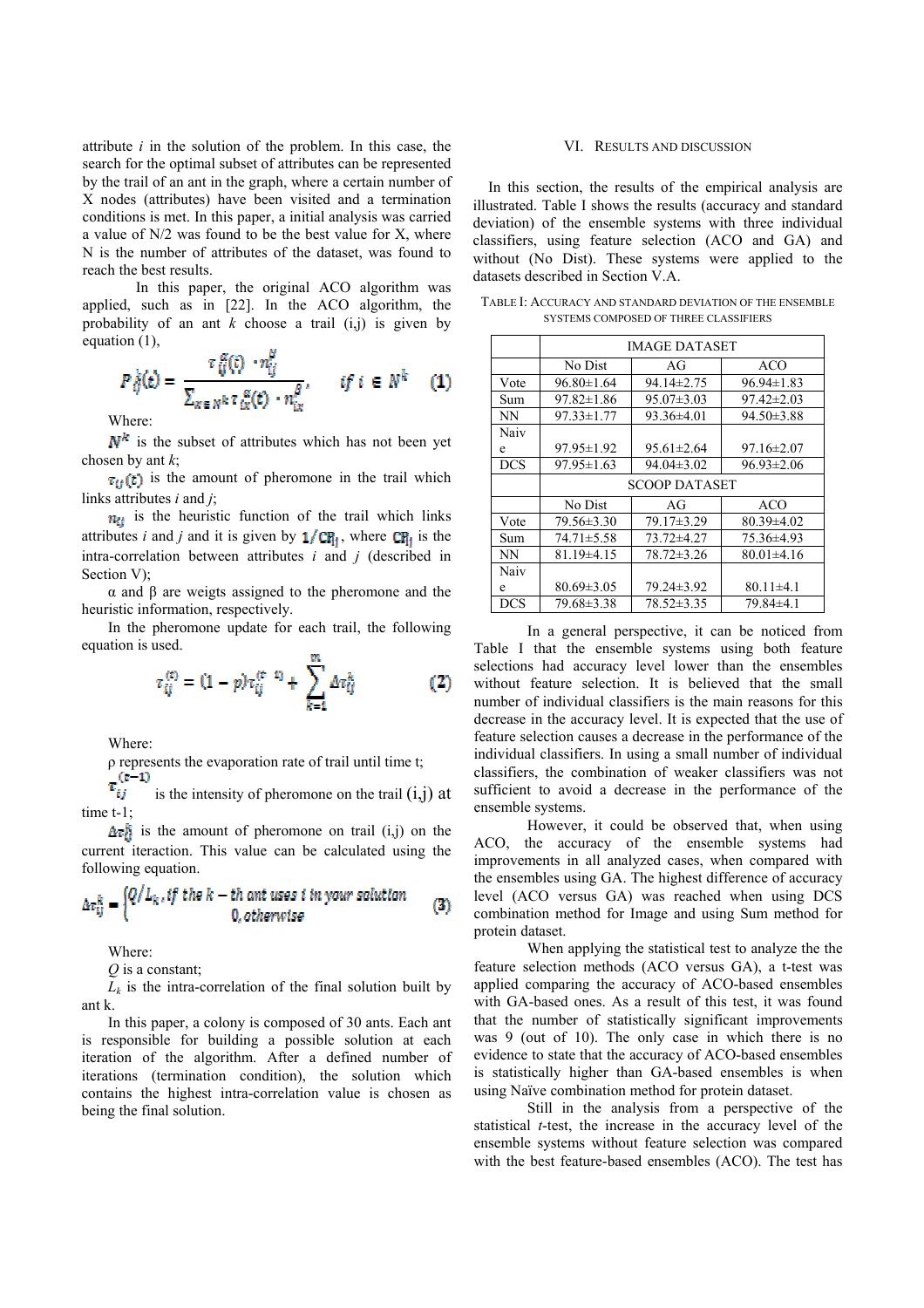shown that the improvements were statistically significant in only 3 cases (out of 10). The use of neural network as a combination method was not positive for ensembles using ACO, since the decrease of accuracy was statistically significant for both datasets (p-value  $= 3.01E-10$  for Image and p-value  $= 0.045$  for protein). In addition, the use of DCS combination for image dataset caused a statistically significant decrease in the accuracy level of ACO-based ensembles (p-value  $= 0.001$ ).

In summarizing, the use of ACO was positive since<br>sed ensembles had statistically significant ACO-based ensembles had statistically significant improvements, when compared with GA-based ensembles. In addition, they had performance similar with ensembles without feature selections (only 3 statistically significant decreases).

# *A.Ensembles with 6 individual Classifiers*

Table II presents the accuracy level and standard deviation of ensemble systems with six individual classifiers. It can be seen from Table II that the increase in the number of individual classifiers caused an increase in the accuracy level of the feature selection-based ensembles (ACO and GA). In Table II, it is possible to see that the highest accuracy level was reached by either ACO or GA, in some cases (for example, using Sum method for both datasets). In relation to the optimization technique, as it occurred in Table I, the use ACO led to an improvement in the accuracy level in most of the analyzed cases. However, the accuracy levels of GA-based ensembles are much closer to the ACO-based ensembles, when compared with ensembles with three individual classifiers.

TABLE II: ACCURACY AND STANDARD DEVIATION OF THE ENSEMBLE SYSTEMS COMPOSED OF SIX CLASSIFIERS

|            | <b>IMAGE DATASET</b> |                  |                  |  |
|------------|----------------------|------------------|------------------|--|
|            | No Dist              | AG               | ACO              |  |
| Vote       | $96.12 \pm 1.71$     | 92.98±4.39       | 91.68±4.77       |  |
| Sum        | $96.82 \pm 1.83$     | 97.00±2.45       | $97.36 \pm 2.27$ |  |
| NN         | $97.82 \pm 1.66$     | $96.79 \pm 2.48$ | $97.13 \pm 2.43$ |  |
| Naive      | $97.90 \pm 1.68$     | $97.75 \pm 1.83$ | $97.50 \pm 2.04$ |  |
| <b>DCS</b> | $97.79 \pm 1.67$     | $96.6 \pm 2.29$  | $97.16 \pm 2.13$ |  |
|            | <b>SCOOP DATASET</b> |                  |                  |  |
|            | No Dist              | AG               | ACO              |  |
| Vote       | 79.69±4.19           | $80.30 \pm 3.53$ | $80.72 \pm 3.99$ |  |
| Sum        | 74.77±5.09           | 75.70 ± 4.56     | 76.61±4.59       |  |
| <b>NN</b>  | $80.56 \pm 3.41$     | $81.66 \pm 3.56$ | $82.01 \pm 3.46$ |  |
| Naive      | $80.81 \pm 2.50$     | $81.51 \pm 3.84$ | $81.64 \pm 3.90$ |  |
| <b>DCS</b> | $81.25 \pm 2.88$     | $81.29 \pm 3.50$ | $81.88 \pm 3.66$ |  |

When analyzing the results of the feature selection methods from a perspective of the statistical *t*-test, the number of statistically significant improvements reached by ACO was 1 (out of 10), when compared with GA-based ensembles. It is a massive reduction in relation to the results in Table I. It shows that the improvement in the accuracy level happened in both feature selection methods, making them have similar performance.

In comparing ACO-based ensembles with ensembles without feature selection from the perspective of the statistical *t*-test, it is observed an inversion in the behavior of the systems. Instead of having statistically significant decreases, ACO-based ensembles have now statistically significant increases in 4 cases (Vote, Sum, NN and DCS for protein dataset). It proves the improvement in the accuracy of the ACO-based ensembles when increasing the number of individual classifiers.

# *B.Ensembles with 12 individual Classifiers*

Table III shows the results of the ensemble systems composed of twelve individual classifiers. As it happened in Table II, the accuracy level of the feature selection-based methods increased and surpassed the accuracy of the ensembles without feature selection in most of the cases. In addition, the performance of GA-based ensembles improved, when compared with ACO-based ensembles.

TABLE III: ACCURACY AND STANDARD DEVIATION OF THE ENSEMBLE SYSTEMS COMPOSED OF TWELVE CLASSIFIERS

|            | <b>IMAGE DATASET</b> |                  |                  |  |
|------------|----------------------|------------------|------------------|--|
|            | No Dist              | AG               | ACO              |  |
| Vote       | $96.82 \pm 1.78$     | $90.12 \pm 6.27$ | $88.33 \pm 5.42$ |  |
| Sum        | $97.88 \pm 1.82$     | 98.29±1.72       | $97.17 \pm 2.37$ |  |
| NN         | $97.90 \pm 1.60$     | $98.31 \pm 1.72$ | $97.05 \pm 2.29$ |  |
| Naive      | $98.03 \pm 1.59$     | 98.87±1.22       | $97.79 \pm 1.75$ |  |
| <b>DCS</b> | $97.90 \pm 1.37$     | $98.27 \pm 1.64$ | $97.09 \pm 2.21$ |  |
|            | <b>SCOOP DATASET</b> |                  |                  |  |
|            | No Dist              | AG               | <b>ACO</b>       |  |
| Vote       | $80.18 \pm 5.37$     | 79.50±4.37       | $80.96 \pm 3.72$ |  |
| Sum        | $77.73 \pm 5.11$     | 77.58±4.66       | 77.25±4.59       |  |
| NΝ         | $80.94 \pm 2.78$     | $82.71 \pm 3.75$ | $82.94 \pm 3.37$ |  |
| Naive      | $80.94 \pm 2.19$     | $82.80\pm4.1$    | $82.67 \pm 3.77$ |  |
| DCS        | $81.25 \pm 2.76$     | $82.62 \pm 3.83$ | $82.65 \pm 3.74$ |  |

When applying the statistical test in the feature selection-based methods, the GA-based ensembles had statistically significant improvements in 5 cases, all of them in the Image dataset. In analyzing the opposite way (ACOversus GA), it was observed that there is no statistical evidence to state that the accuracies of the ensembles using ACO are different from the results with ensembles with GA for all cases.

In the statistical analysis of the systems with and without feature selection, the GA-based and ACO-based ensembles had statistically significant improvements in 3 cases (NN, Naïve and DCS for protein dataset). In the remaining 7 cases, there is no statistical evidence to state that the accuracies of the ensembles using feature selection are different from the results with ensembles without feature selection.

# VII. FINAL REMARKS

In this paper, an investigation of two optimization techniques to feature selection in ensembles was performed. This analysis was done in the context of heterogeneous ensembles and three ensemble sizes were used, which were: 3, 6 and 12 individual classifiers. These ensemble systems were applied to two different datasets.